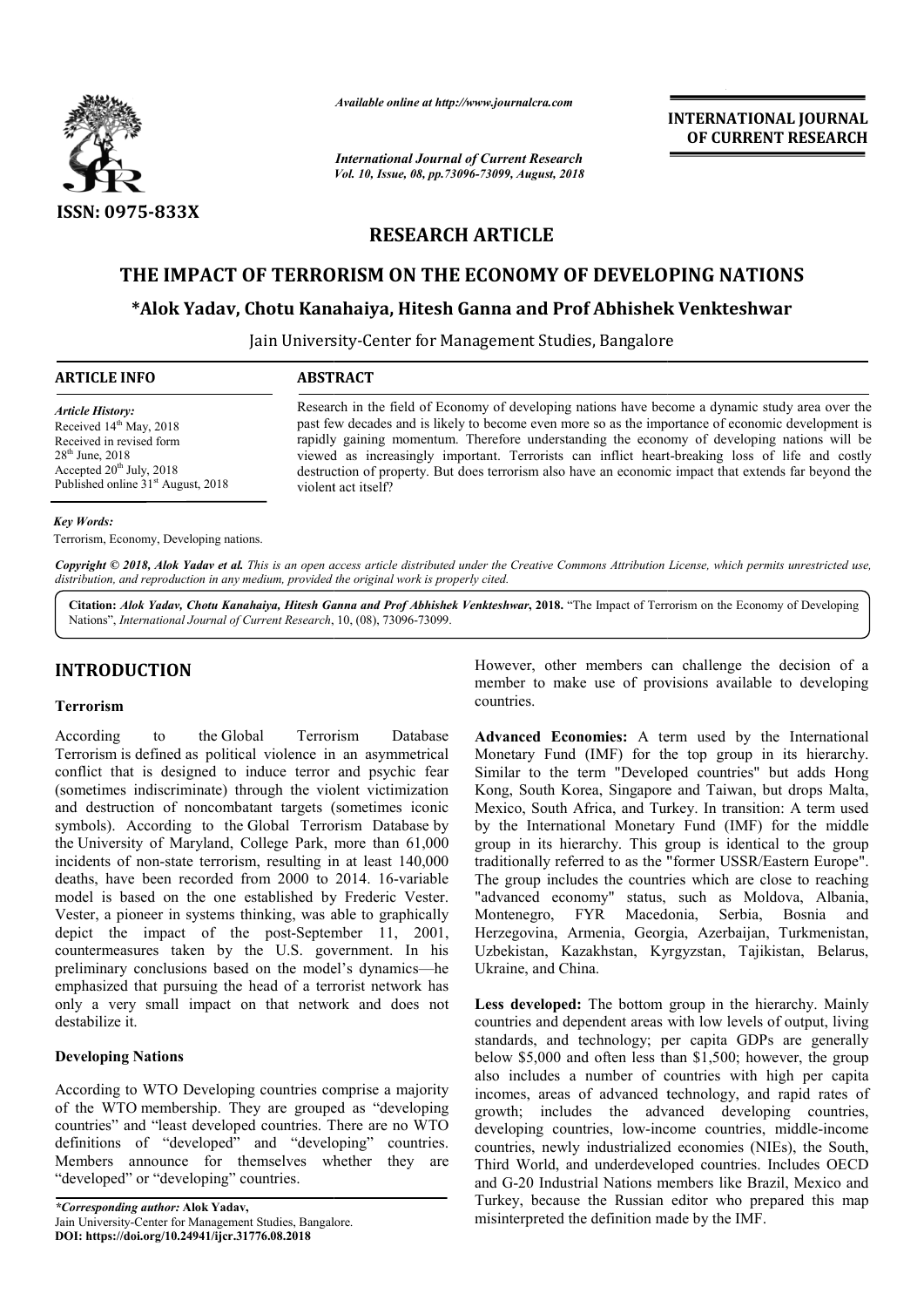

**Figure 1. 16-variable model**



**Figure 2. World map showing advanced, transitioning, less and least developed countries. The CIA gives the following definitions**

**Least developed**: Subgroup of the less developed countries (LDCs) initially identified by the UN General Assembly in 1971 as having no significant economic growth, per capita GDPs normally less than \$1,000, and low literacy rates; also known as the undeveloped countries.(CIA World fact book 2008)

#### **Literature review**

The literature review considered for this exploratory research covers terrorism and impact of terrorism. In the article "Trade and Terror: The Impact of Terrorism on Developing Countries", Bandyopadhyay , Younas has explained terrorism and the impact it has very well. Economists Walter Enders and Todd Sandler defined terrorism as the premeditated use of or

roup of the less developed countries threat to use violence by individuals or sub national groups to ed by the UN General Assembly in obtain a political or social objective through the intimidation of a lifecant economic g obtain a political or social objective through the intimidation of a large audience beyond that of the immediate victims. Central to this definition is the widespread sense of vulnerability th individuals or businesses in a venue nation a country where the violence occurs must feel. This sense of vulnerability is particularly damaging to trade or foreign direct investment (FDI) because foreign nations always have a choice of particularly damaging to trade or foreign direct investment (FDI) because foreign nations always have a choice of conducting business with less-terror-prone nations. The decline in trade and foreign investments compounds the difficulties of developing nations, which suffer a myriad of economic and noneconomic costs associated with the loss of life and property from terror attacks. This article focuses on the economic costs that are imposed by terrorism on developing nations through diminished economic growth, trade and FDI. eat to use violence by individuals or sub national groups to<br>tain a political or social objective through the intimidation of<br>arge audience beyond that of the immediate victims. Central<br>this definition is the widespread se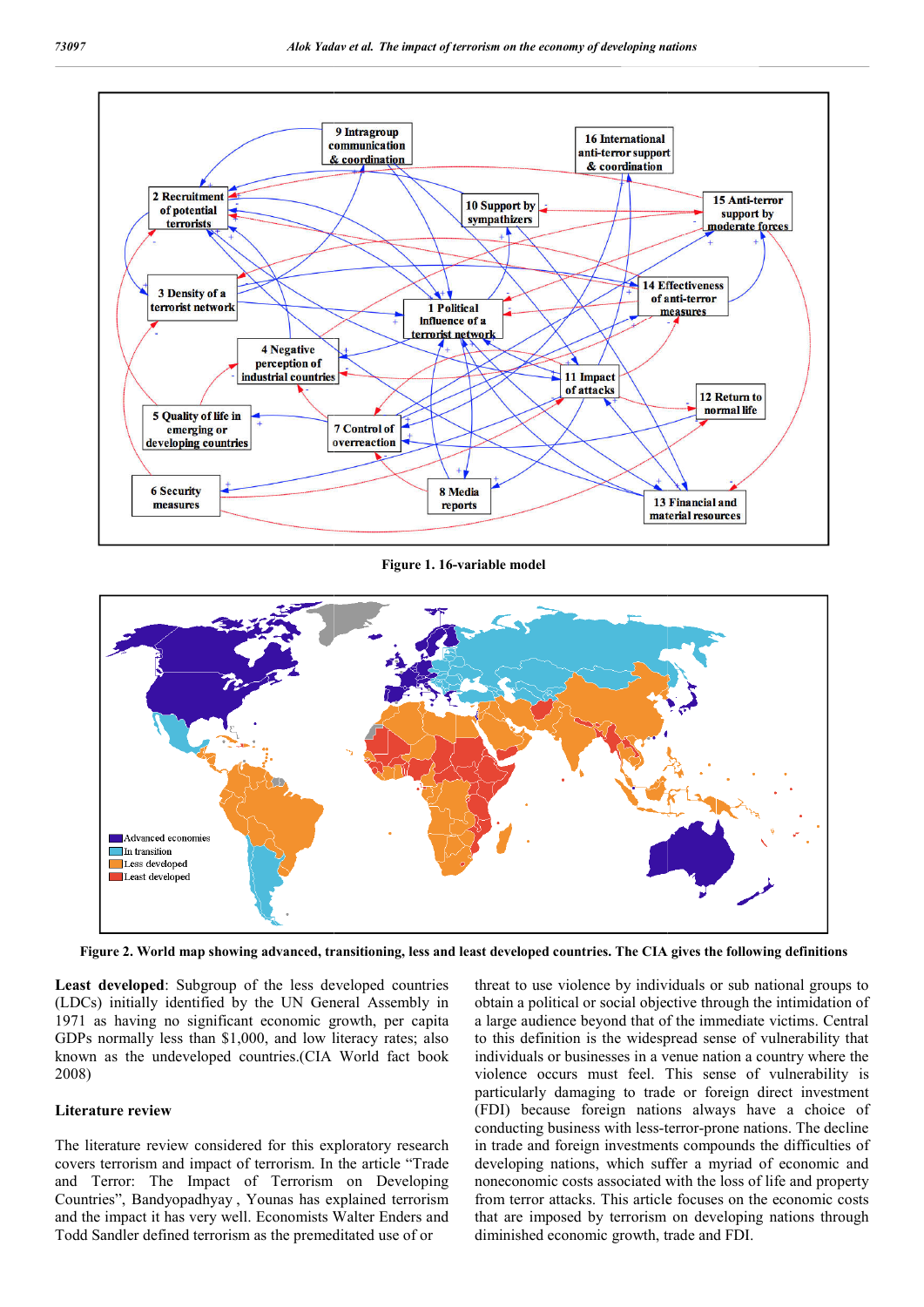| Country         | Total                  |                         |                       | Domestic               |                         |                       | Transnational          |                         |                       |
|-----------------|------------------------|-------------------------|-----------------------|------------------------|-------------------------|-----------------------|------------------------|-------------------------|-----------------------|
|                 | Terrorism<br>incidents | Terrorism<br>fatalities | Terrorism<br>injuries | Terrorism<br>incidents | Terrorism<br>fatalities | Terrorism<br>injuries | Terrorism<br>incidents | Terrorism<br>fatalities | Terrorism<br>injuries |
| Pakistan        | 3,043                  | 7,282                   | 15,066                | 2,737                  | 6,693                   | 14,075                | 191                    | 407                     | 843                   |
| India           | 2,438                  | 4,371                   | 9,855                 | 2,229                  | 3,614                   | 7,909                 | 78                     | 621                     | 1,716                 |
| Thailand        | 1,027                  | 820                     | 2,995                 | 985                    | 788                     | 2,786                 | 21                     | 20                      | 186                   |
| Nigeria         | 842                    | 2,164                   | 1,680                 | 712                    | 1,829                   | 1,498                 | 92                     | 305                     | 181                   |
| Somalia         | 810                    | 1,707                   | 2,450                 | 708                    | 1,537                   | 2,307                 | 91                     | 146                     | 126                   |
| Russia          | 722                    | 1,884                   | 3,901                 | 670                    | 1,655                   | 3,654                 | 21                     | 191                     | 214                   |
| Philippines     | 702                    | 862                     | 2,280                 | 621                    | 779                     | 1,960                 | 51                     | 66                      | 239                   |
| Colombia        | 620                    | 1,000                   | 2,171                 | 540                    | 896                     | 1,939                 | 37                     | 47                      | 181                   |
| Israel          | 546                    | 738                     | 3,585                 | 482                    | 551                     | 2,772                 | 42                     | 170                     | 798                   |
| Nepal           | 323                    | 439                     | 713                   | 282                    | 411                     | 607                   | 27                     | 8                       | 69                    |
| Turkey          | 321                    | 292                     | 1,149                 | 264                    | 192                     | 809                   | 32                     | 50                      | 143                   |
| Yemen           | 313                    | 648                     | 685                   | 261                    | 573                     | 627                   | 42                     | 59                      | 52                    |
| World           | 14,820                 | 33,910                  | 62,651                | 12,899                 | 26,135                  | 52,179                | 1,296                  | 6,894                   | 9,273                 |
| (167 countries) |                        |                         |                       |                        |                         |                       |                        |                         |                       |

**Table 1.**

SOURCE: Global Terrorism Database.

NOTES: Afghanistan, Iraq, Syria, and West Bank and Gaza are not included due to warlike/civil conflict situations there. Total terrorism incidents and casualties include incidents and casualties from domestic and transnational terrorism and from those terrorism incidents that cannot be unambiguously categorized into either of the two categories.

Terrorism incidents are classified into two broad categories, "domestic" and "transnational." Domestic incidents are ones in which the perpetrators, victims and damaged properties belong to the venue nation. In contrast, transnational terrorism involves different nationalities. The table reports data for total terrorism, domestic terrorism and transnational terrorism incidents and associated fatalities and injuries for the 12 mostterrorism-prone countries in the world and for the world as a whole. These 12 nations account for almost 79 percent of global terrorist incidents. It is also notable that most of these nations are developing countries. Terrorism Incidents and Casualties Summed over the Period 2001-2012. It is understandable that developing nations are more vulnerable to terrorism because they are unlikely to have the resources to adequately fight terrorism. This problem is often compounded by corruption, poor governance, and lack of proper judicial systems or rule of law in these nations. Such institutional shortcomings breed discontent in the population, which in turn can spur terrorism. Notice that almost 87 percent of global terrorist incidents are domestic (12,899 out of a total of 14,820). Therefore, the vast majority of damages due to terrorism are borne exclusively by the citizens of the venue country. The associated rise in security costs and loss in productivity of the workforce through damages to labor and capital are likely to reduce national income. Transnational incidents, although less numerous, have significant economic implications, especially through loss in trade and FDI. Transnational incidents involve foreign citizens and therefore garner international press attention. Such publicity makes foreign nations less willing to do business with a terrorismprone nation, leading to less trade and FDI.

**Growth Effects:** A 2004 study by economists Brock Bloomberg, Gregory Hess and Athanasios Orphanides used a sample of 177 nations (developed and developing) over the period of 1968 to 2000 to estimate the effect of terrorism on growth rates of gross domestic product (GDP). They found that transnational terrorism has rather modest effects on the economy, reducing per capita GDP growth by 0.048 percent in a given year. A 2009 paper by Todd Sandler and his co-author Khusrav Gaibulloev highlighted the differences between developed and developing nations by dividing a sample of 42 Asian nations into seven developed and 35 developing nations. They did not find any significant adverse effect on growth for developed nations.

However, an additional transnational terrorist incident (per million people) reduced an affected developing nation's growth rate by around 1.4 percentage points.

#### **Foreign Direct Investment**

Greater terrorism in a developing nation raises the risk for foreign investors of not being able to get the returns to their investments in the future. Such investors will look for safer alternate nations to invest in. Economists Alberto Abadie and Javier Gardeazabal investigated this issue in a paper published in 2008 and found that there is substantial diversion of FDI from a venue nation of terrorism to alternate terror-free nations. One standard deviation increase in the risk of terrorism in a particular nation can reduce the country's net FDI position by approximately 5 percent of its GDP. This is a huge potential loss in capital formation for any nation, but it is especially hard on a developing nation that seeks to use foreign investments to fuel its growth. A 2014 paper by economists Subhayu Bandyopadhyay, Todd Sandler and Javed Younas focused on a sample of 78 developing countries from 1984 to 2008. They found that a one standard deviation increase in domestic terrorist incidents per 100,000 people reduces net FDI by between \$323.6 million and \$512.9 million for the average sample country, while the comparable reduction in the case of transnational terrorist incidents is between \$296.5 million and \$735.7 million. They also found that foreign aid can substantially mitigate terrorism-related FDI damages due to greater aid flows.

**International Trade:** Terrorism raises the costs of doing business across national borders. For example, shipping costs will rise if shippers have to buy insurance to cover possible damages in the ports of terrorism-prone nations. In turn, such costs are passed on to the consumers in the form of higher prices, which will tend to reduce both exports and imports of terror-affected nations. Consider a pair of developed nations. Based on the table, which clearly shows that the most terrorprone nations are developing nations, we would not expect terrorism to be a significant deterrent to trade between this developed country pair. On the other extreme, consider a pair of developing nations and to make the case clear, consider a pair from the top 12 nations in the table. For this pair, a good exported by one nation and imported by the other suffers potential risks in transportation in both nations.